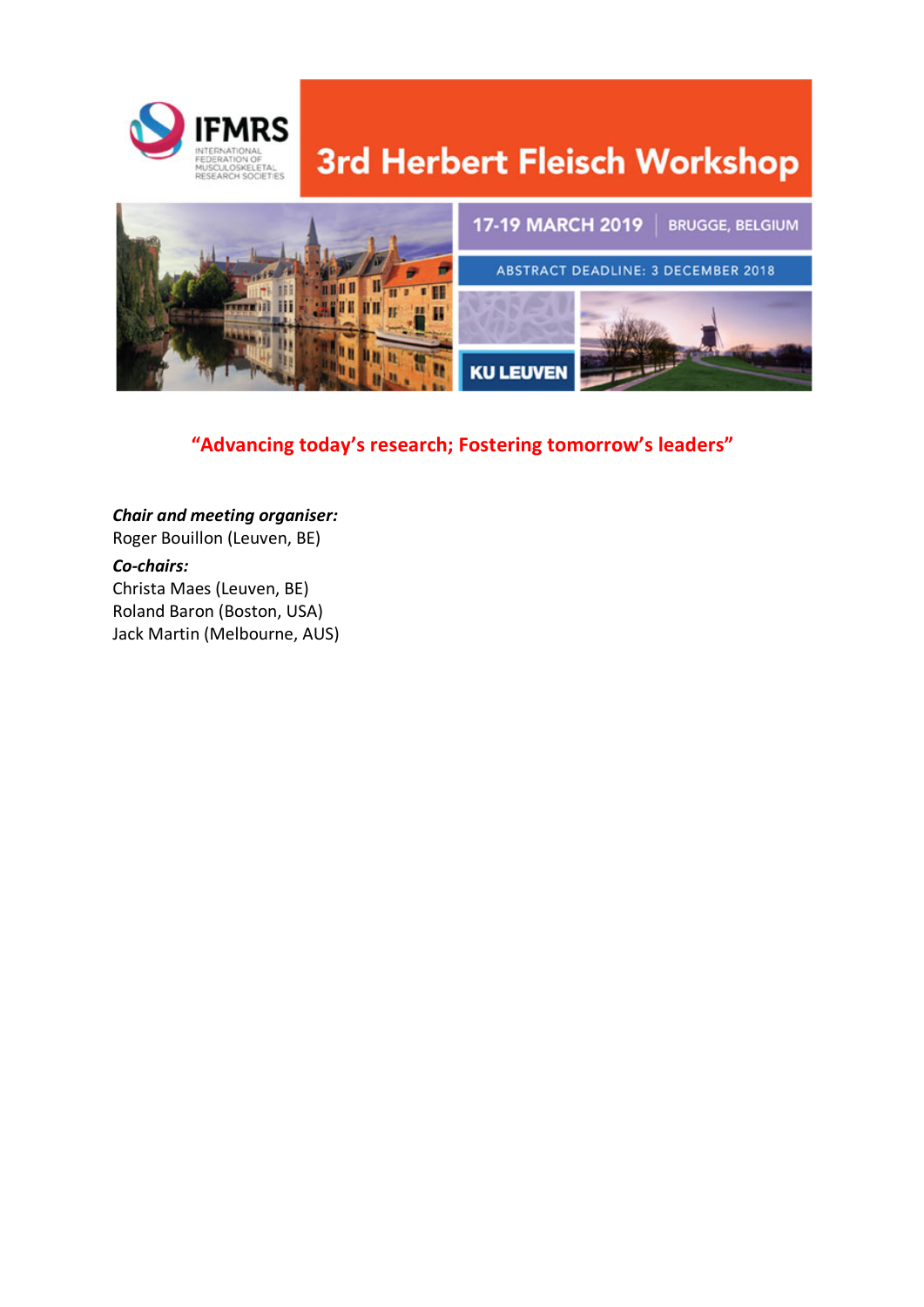## **PRELIMINARY PROGRAMME**

#### **(NB – subject to change)**

#### **Sunday 17 March 2019**

11:30- 17.00 Registration open

- 12:30-14:00 Lunch
- 14:00-14:15 Welcome

## **14:15-16:15**

## **Session 1: Osteoblast biology in health, disease, and ageing of the skeleton**

**Keynote lecture (45 min keynote lecture + 15 min discussion)** 14.15-15:15 - *Sundeep Khosla (Mayo Clinic, USA) "Senescence of bone cells"*

15:15-16:15 **Five Oral presentations, to be selected from submitted abstracts** [based on scientific merit, and fitting the topic of this session]

*OC1 TBD OC2 TBD OC3 TBD OC4 TBD OC5 TBD*

16:15 Coffee Break

16:15-18:30 **Poster viewing and discussion: all submitted abstracts are presented as posters (including those that are also selected for a short (10 min) oral presentation)**

19:00 Assemble for walking to the conference dinner (hotel lobby)

19:30 **CONFERENCE DINNER** [included in registration fee]: **Networking event**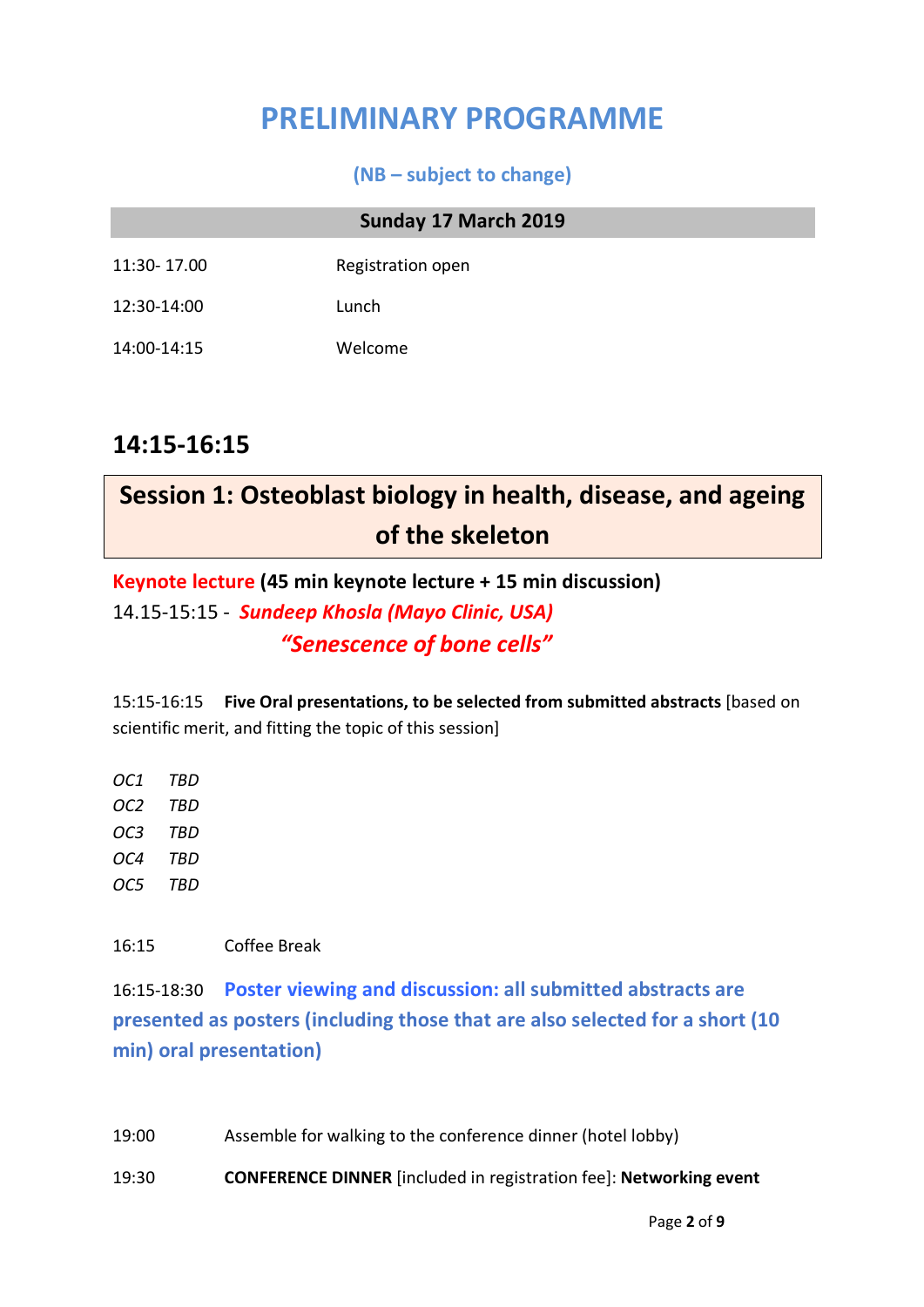#### **Monday 18 March 2019**

#### **08:30- 10:30**

#### **Session 2: Cancer and Bone**

#### **Keynote lecture (45 min keynote lecture + 15 min discussion)**

#### 08:30-09:30 - *Peter Croucher (Garvan Institute, Australia) "Cancer and bone"*

9:30-10:30 **Five Oral presentations, to be selected from submitted abstracts** [based on scientific merit, and fitting the topic of this session]

*OC6 TBD OC7 TBD OC8 TBD OC9 TBD OC10 TBD*

10:30-11:00 Coffee Break

## **11:00-13:00**

## **Session 3: Molecular and Cellular Mechanisms Regulating Bone Remodeling**

**Keynote lecture (45 min keynote lecture + 15 min discussion)**

#### 11:00-12:00 - *Sakae Tanaka (Tokyo University, Japan) "Mechanisms of regulation of osteoclast differentiation"*

12:00-13:00 **Five Oral presentations, to be selected from submitted abstracts** [based on scientific merit, and fitting the topic of this session]

*OC11 TBD OC12 TBD OC13 TBD OC14 TBD OC15 TBD*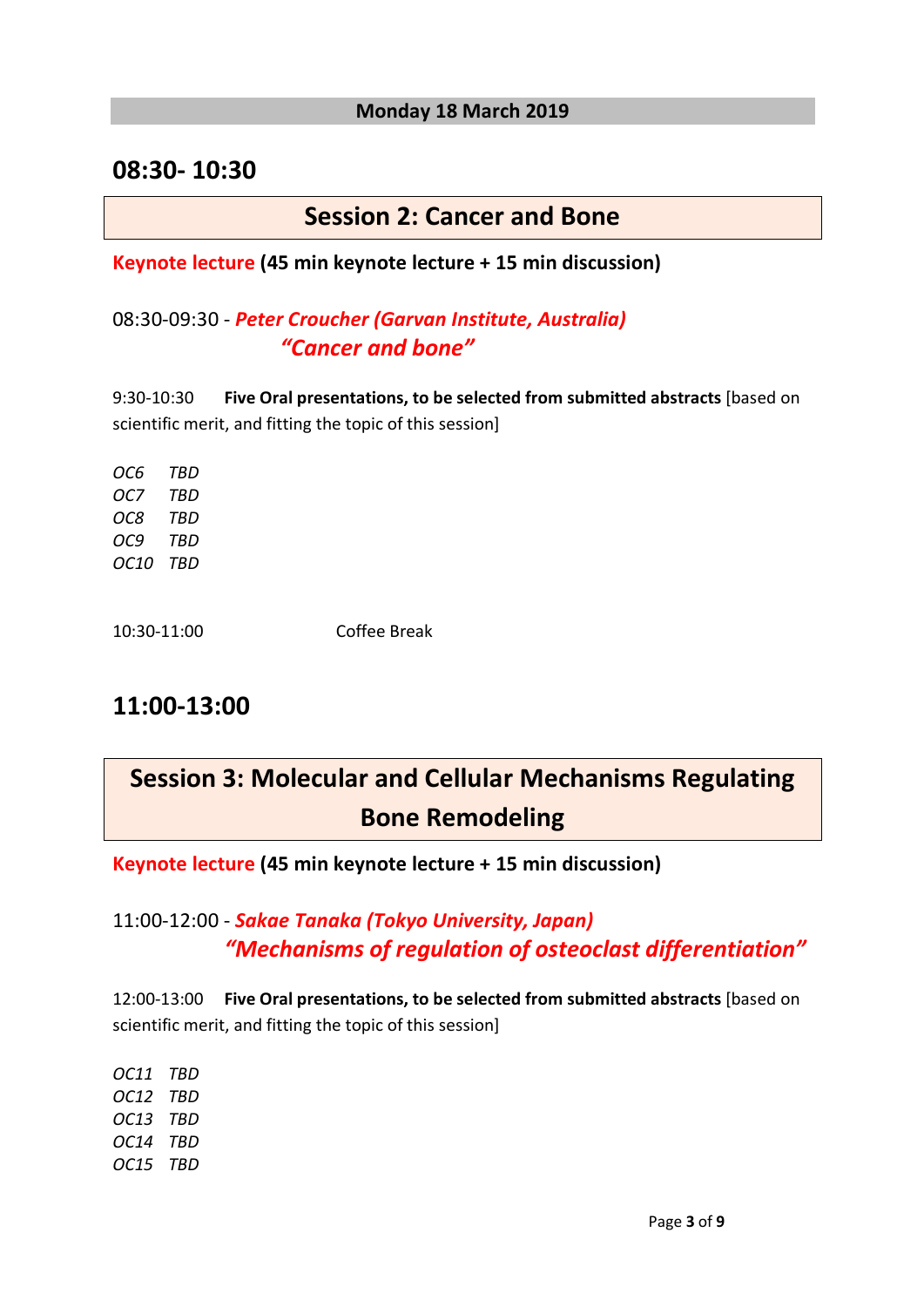#### 13:00-14:00 Lunch

14:00-15:00 **Poster viewing and discussion: all submitted abstracts are presented as posters (including those that are also selected for a short (10 min) oral presentation)**

### **15:00-17:00**

## **Session 4: Diet, Microbiome, and Bone Health**

**Keynote lecture (45 min keynote lecture + 15 min discussion)**

#### 15:00-16:00 - *Claes Ohlsson (Gotheborg, Sweden) "Microbiome and bone"*

16:00-17:00 **Five Oral presentations, to be selected from submitted abstracts** [based on scientific merit, and fitting the topic of this session]

*OC16 TBD OC17 TBD OC18 TBD OC19 TBD OC20 TBD*

## **17:10-17:40**

**Special keynote historical lecture by** *Graham Russell (Oxford University, UK)* **"History of bisphosphonates" (celebrating 50 years of BPs, the prime bone resorption-inhibiting drugs used in clinical therapeutics)** 

| 18:00       | Assemble for walking to the city hall (hotel lobby) |
|-------------|-----------------------------------------------------|
| 18:30-19:30 | <b>RECEPTION at City Hall</b>                       |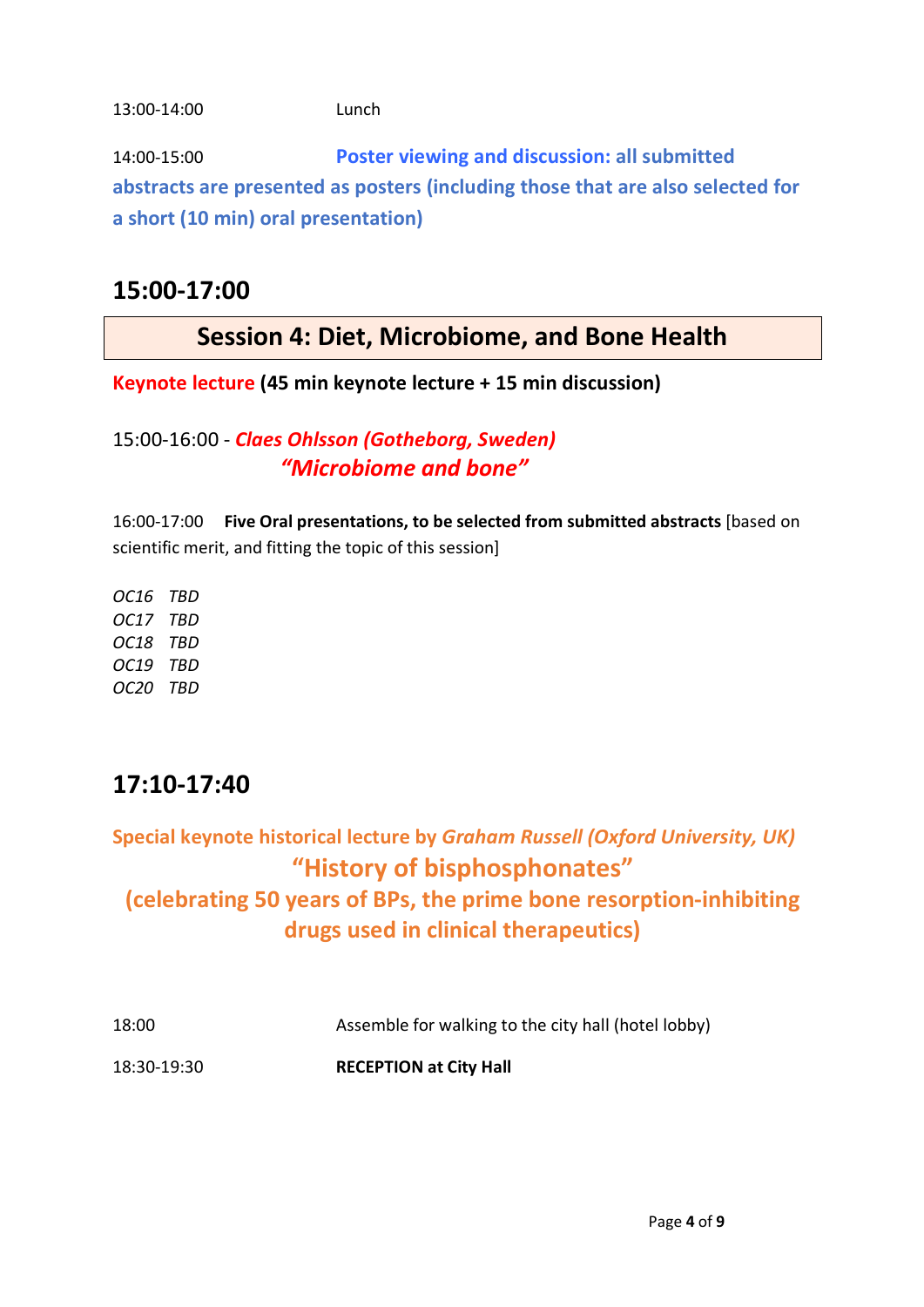#### **Tuesday 19 March 2016**

#### **08:30-10:30**

## **Session 5: Skeletal Stem and Progenitor Cells (SSPCs)**

### **for Bone Growth and Regeneration**

**Keynote lecture (45 min keynote lecture + 15 min discussion)**

#### 8:30-9:30 - *Pamela Robey (NIH, USA) "Stem cells and bone"*

9:30-10:30 **Five Oral presentations, to be selected from submitted abstracts** [based on scientific merit, and fitting the topic of this session]

*OC21 TBD OC22 TBD OC23 TBD OC24 TBD OC25 TBD*

10:30-12:00

## **Methodological / thematic interactive workshops**

#### (including coffee and drinks)

In this session, three interactive workshops will be given by selected keynote speakers. Each workshop spans 45 minutes, such that attendees can follow up to 2 workshops of their choice. The specific topics that will be covered in this session are:

- *"Studying and correctly identifying skeletal stem cells" (Pamela Robey)*
- *"Determining the mechanical performance and adaptation of the skeleton" (Marjolein Van der Meulen)*
- *"Modelling malignancy in the skeleton" (Peter Croucher)*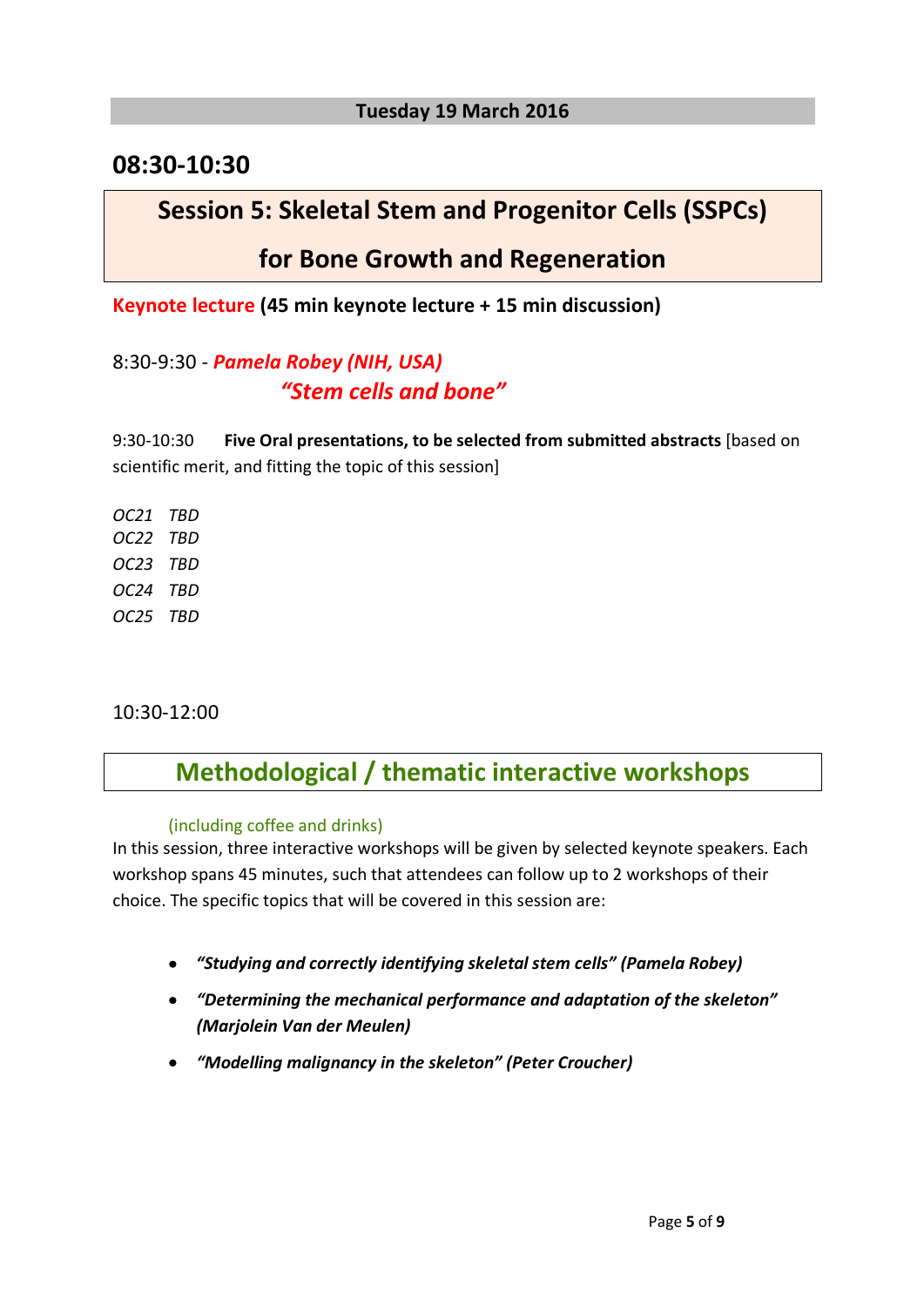12:00-12:45 **Poster viewing and discussion: all submitted abstracts are presented as posters (including those that are also selected for a short (10 min) oral presentation)**

12:45-13:45 Lunch

### **13:45-15:45**

## **Session 6: Musculoskeletal Mechanobiology**

**Keynote lecture (45 min keynote lecture + 15 min discussion)**

#### 13:45-14:45 - *Marjolein Van der Meulen (Cornell University, USA) "Mechanosensing and bone***"**

14:45-15:45 **Five Oral presentations, to be selected from submitted abstracts** [based on scientific merit, and fitting the topic of this session]

*OC26 TBD OC27 TBD OC28 TBD OC29 TBD OC30 TBD*

| 15:45-16:00 | <b>Closing Remarks</b>                 |
|-------------|----------------------------------------|
| 16:00       | Brugge city excursion and museum visit |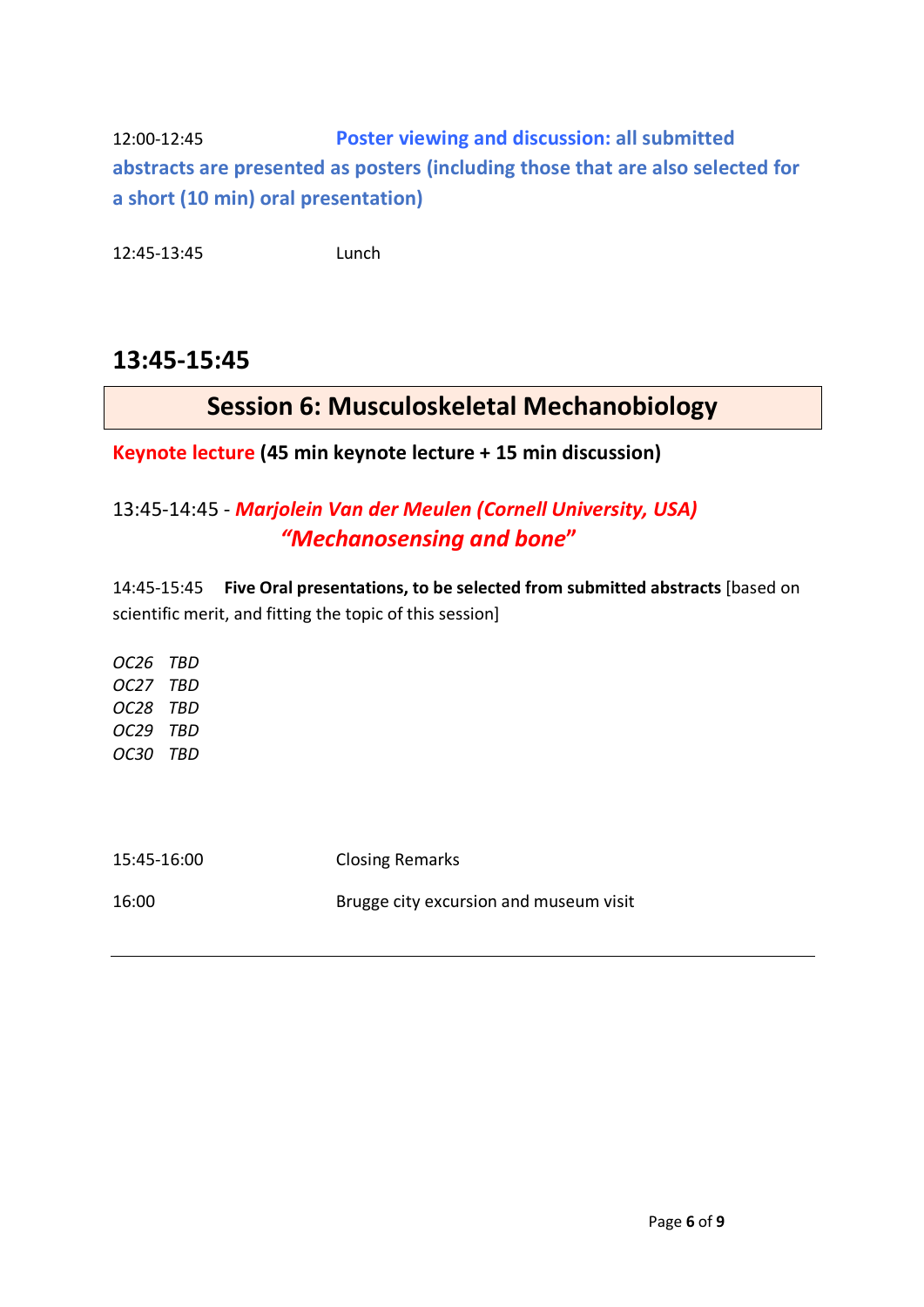## **Speaker biographies**

## **Sundeep Khosla**

#### **Mayo Clinic, US – Senescence of bone cells**

Dr Sundeep Khosla is the Dr Francis Chucker and Nathan Landow Research Professor of Medicine and Physiology and a Mayo Foundation Distinguished Investigator. He also serves as Director of the Center for Clinical and Translational Science and Dean for Clinical and Translational Science at Mayo Clinic. Dr Khosla's research interests include mechanisms of age-related bone loss and sex steroid regulation of bone metabolism. Dr Khosla currently serves as the Editor-in-Chief of Bone, has served as Associate Editor of the Journal of Bone and Mineral Research and as a member of the editorial boards for the Journal of Clinical Investigation, Journal of Bone and Mineral Research, Journal of Clinical Endocrinology and Metabolism, Bone, and Endocrine Reviews.

## **Peter Croucher**

#### **Garvan Institute, Australia – Cancer and bone**

Peter undertook his training at the University College Cardiff and the University of Wales College of Medicine. He did post-doctoral training in the Department of Medicine and LMB in Cambridge and Clinical Biochemistry in Sheffield where he became a Leukeamia Research Fund Bennett Senior Research Fellow. In 2001 he moved to the Institute of Musculoskeletal Sciences at Oxford University. In 2009 Peter was appointed the inaugural joint Direct of the Mellanby Center for Bone Research and the Head of the Department of Human Metabolism, at the University of Sheffield.

Peter joined the Garvan Institute in December 2011 as Head of the Osteoporosis and Bone Program and now leads the Division of Bone Biology. Peter's research interests are in understanding the cellular and molecular mechanisms responsible for physiological and pathological regulation of the skeleton. He has a particular interest in tumors that grow in bone such as multiple myeloma, or those that metastasise to bone, including prostate and breast cancer.

## **Sakae Tanaka**

**Tokyo University, Japan – Mechanisms of regulation of osteoclast differentiation** Sakae Tanaka, M.D., Ph.D. is currently a Professor at the Department of Orthopaedic Surgery, Faculty of Medicine, University of Tokyo and is Deputy Director at The University of Tokyo Hospital. His research interests include osteoporosis, bone metabolism, rheumatoid arthritis and osteoarthritis.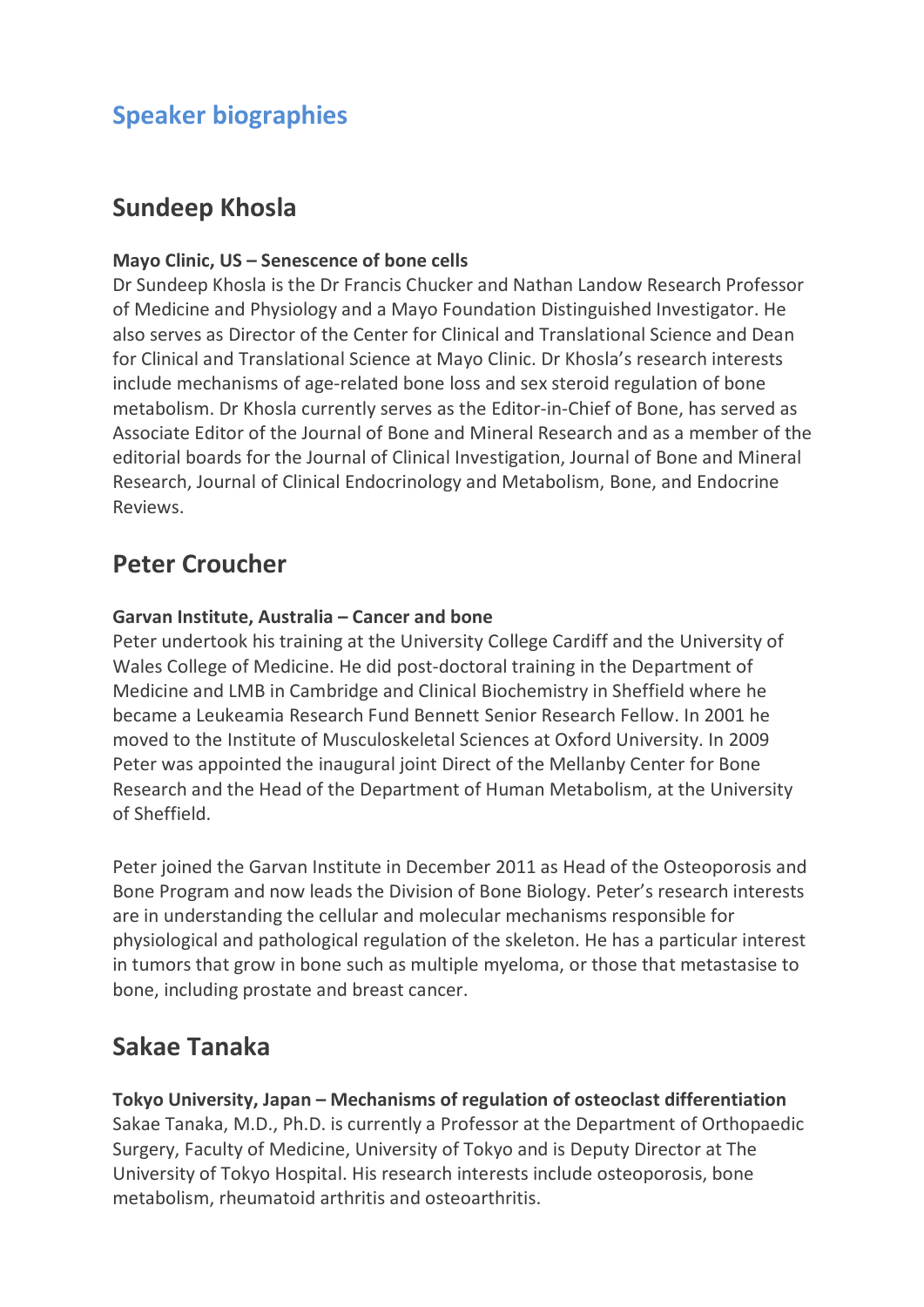Professor Tanaka is currently an Editorial Board member for *Bone* and has held previous editorial positions for the *Journal of Bone and Mineral Research*, *Journal of Bone and Mineral Metabolism*, *Modern Rheumatology, Arthritis Research & Therapy, Journal of Orthopaedic Science,* and the *Journal of Clinical Investigation* He is a member of the Japanese Orthopaedic Association (Director), Japan College of Rheumatology (Director), Japanese Society for Bone and Mineral Research (President), Japan Osteoporosis Society (Director), American Society for Bone and Mineral Research, and the International Federation of Musculoskeletal Research Societies (Director).

## **Claes Ohlsson**

#### **Gotheborg, Sweden – Microbiome and bone**

Claes Ohlsson MD, PhD is professor at the Sahlgrenska Academy in Göteborg, Sweden. He combines a professorship at the Gothenburg University with a position as a senior consultant responsible for treatment strategies within endocrinology and osteoporosis at the Sahlgrenska University Hospital. Dr. Ohlsson has made several contributions to the field of osteoporosis with a special focus on hormonal regulation of bone growth and metabolism. His research on osteoporosis has a translational profile, combining cell and molecular biology with experimentation on animals and human tissue, as well as epidemiological methods. He has been a pioneer in using novel non-invasive imaging techniques for thorough phenotypic analyses of subjects in longitudinal population-based clinical cohorts with the aim to characterize environmental and genetic determinants of bone mass and fracture risk. In human genetic studies he demonstrated that the WNT16 locus is robustly associated with cortical bone thickness and the clinical endpoint, fracture, and showed osteoblastderived WNT16 to be a paracrine regulator of fragility at cortical bone sites. He has helped open a new research field suggesting that the gut microbiota might be a crucial regulator of bone mass.

## **Pamela Robey**

#### **NIH, US – Stem cells and bone**

Pamela Gehron Robey, Ph.D., is chief of the Skeletal Biology Section of the National Institute of Dental and Craniofacial Research, National Institutes of Health in Bethesda, Maryland., and Acting Scientific Director of the NIH Stem Cell Characterization Facility. Her work focuses on characterization of the biological activity of tissue-specific stem/progenitor cells from hard tissues. She has served on numerous editorial boards (Stem Cell Research, Journal of Bone and Mineral Research, Stem Cells and Stem Cell Reports) in addition to being a regular reviewer for many other journals. She is an active member of the NIH and extramural community, and focuses in particular on activities to foster career development of junior investigators in the field.